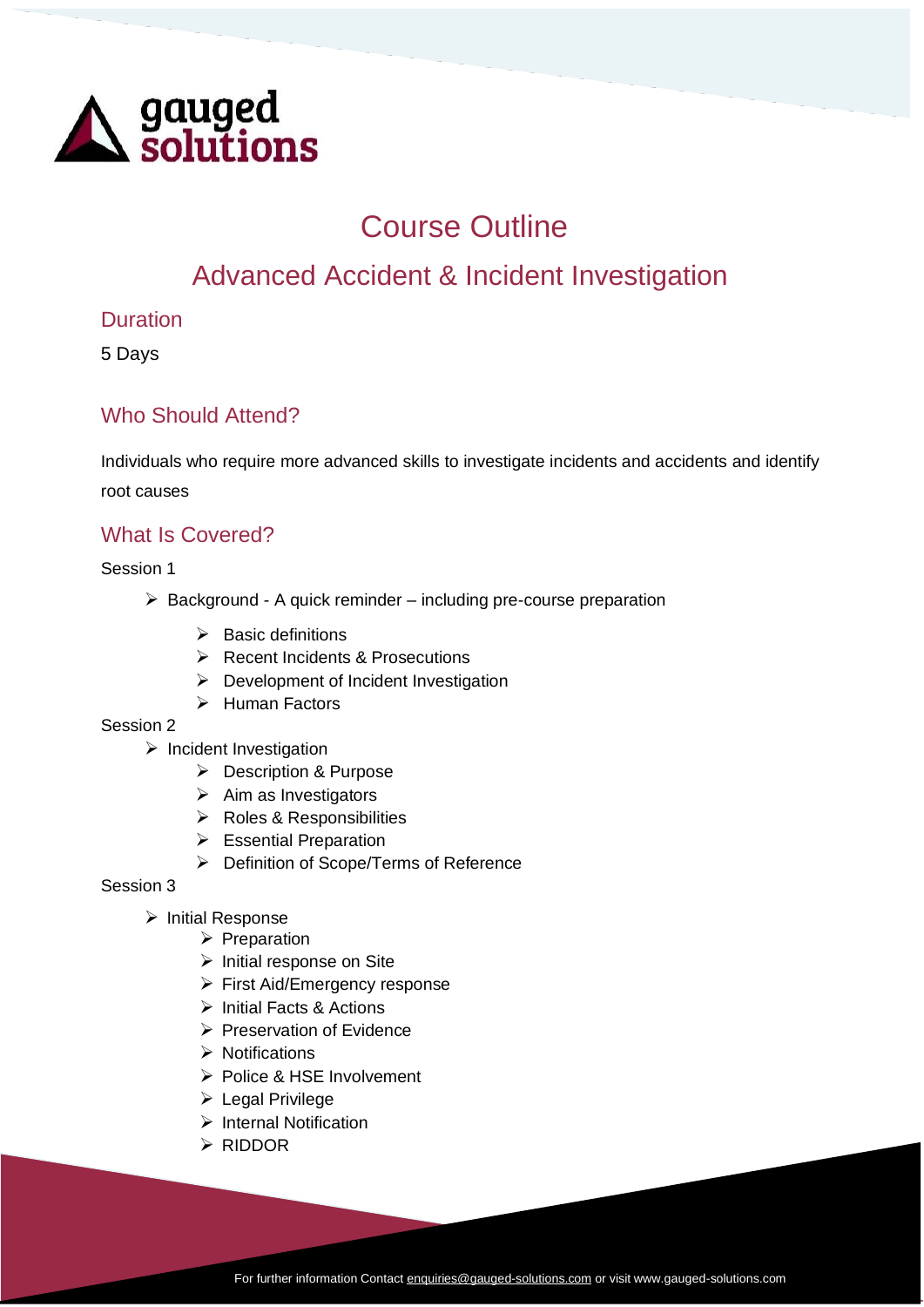

- ➢ Arrival on Site
- ➢ Managing Expectations of Site Manager
- ➢ Other Information
- ➢ Formal Meetings
- ➢ Take Time for Yourself

#### Session 4

- $\triangleright$  Fact Finding
	- ➢ Investigator's Tools of the Trade
	- ➢ Stages of Collecting Evidence
	- ➢ Preserve and Record the Scene
	- ➢ The Right Evidence
	- $\triangleright$  Review of Information

#### Session 5

- $\triangleright$  Fact Finding contd.
	- ➢ Timelines
	- ➢ Purpose
	- ➢ Critical to Incident Investigation
	- ➢ Developing Timelines
	- ➢ The Process
	- ➢ 8 Key Steps
	- ➢ Rules for Questions
	- ➢ Building Blocks
	- ➢ Example Scenario
	- ➢ Case Study

#### Session 6

- ➢ Fact Finding contd.
	- ➢ Dealing with Witnesses
	- ➢ Key Interview Techniques
	- ➢ Basic Rules of Interviews
	- ➢ Asking the Right Questions
	- ➢ Effective Transactions
	- ➢ Introduction to Case Study
	- ➢ Deception
	- ➢ Reluctant Witnesses
	- ➢ Cognitive Interview Techniques

#### Session 7

- ➢ Analysis & Corrective Actions
	- ➢ Who, What, Where, When and How
	- ➢ Opinions, Facts & Assumptions
	- ➢ Causal Factors